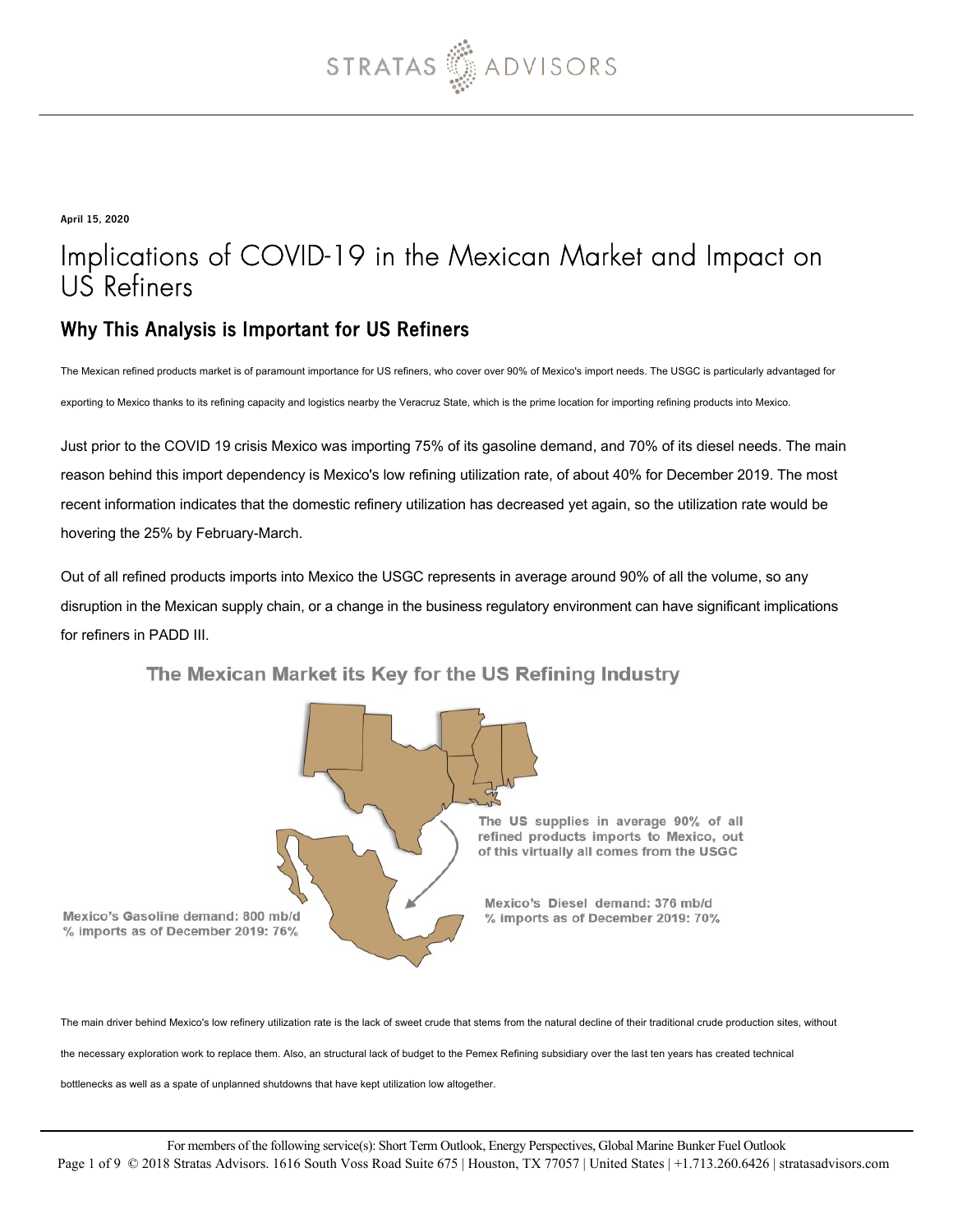

## Mexico was Facing Severe Challenges Before COVID-19

Besides the challenges related to domestic refining production and lack of budget, Mexico was already facing severe challenges prior to the COVID-19 crisis. Mexico's economy was already in recession, as the final economic numbers were disclosed recently. They show three consecutive quarters of negative GDP change.

The Mexican economy slowed down severely during 2019 mainly due to the public spending policy and economic decisions implemented by President Andres Manuel Lopez Obrador (AMLO). His economic plan can be summarized easily, as it focused in gathering funds to complete three large key projects he wants to finish during his period: a new international airport, a new refinery and a new high-speed train in the south of Mexico.

Due to this focus, and in order to avoid additional international debt, AMLO's directive was to slash budgets of all other State agencies in Mexico, in order to gather the necessary funds to make these three projects possible. The unintended consequence of this policy was that, by slashing budget that is typically oriented to highways, hospitals, education and additional infrastructure in general, it created a domino effect that negatively impacted private industry and increased unemployment by cutting public spending in general.

Besides this economic strategy, which in itself created a hard break on several public and private investment projects, AMLO's political position is of full support to governmental entities, on top of private investment. Translated into the Energy Sector this means that AMLO's administration has changed the legal and regulatory environment in order to benefit and give a competitive advantage to Pemex, on top of any other private company. Issuance of private permits to import, commercialize products, or invest in new infrastructure have been delayed or denied under this administration, which is a big change compared to the time of President Peña.

With a private industry weary of the new economic and regulatory environment, of how the rules of the game have changed and with uncertainty of the economic path of Mexico, several investment plans have been delayed or canceled, which in itself exacerbated the negative results of the Mexican economy for 2019.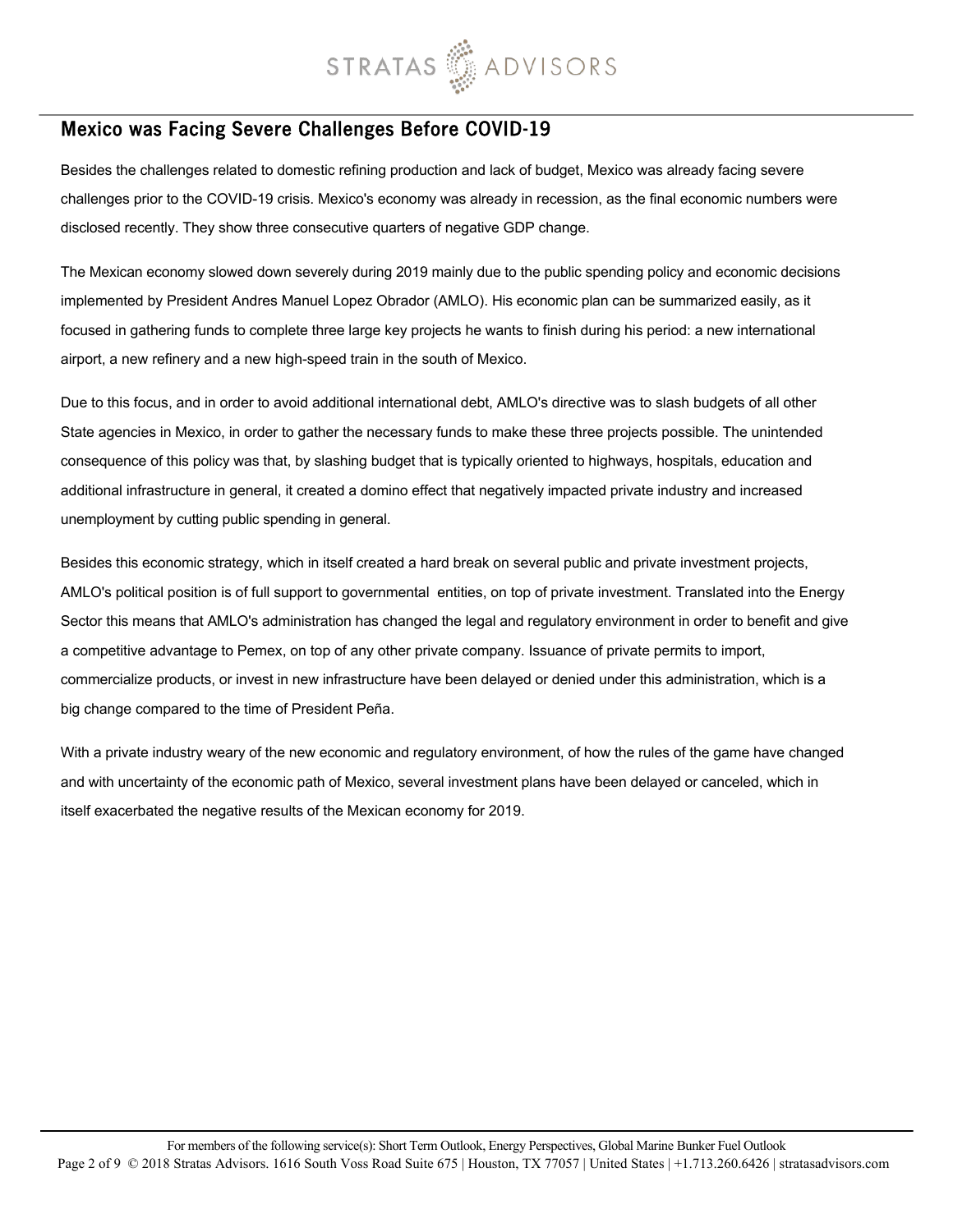



## Potential Implications of COVID-19 in the Mexican Refined Products Market

On a broader context and looking forward, the current path of the COVID-19 crisis has impacted business in the US, Mexico's main commercial partner and the home of most of the Mexicans sending remittances to the country, as well as the main source of tourists.

The direct impact of the crisis will create a perfect storm around Mexican economic indicators, as remittances, tourism and exports in general are severely reduced at the same time crude prices plummet and USGC refinery utilization is poised to decline, thus slashing its need for heavy crude from Mexico.



Vulnerable Sources of Income for Mexico, as a result of COVID-19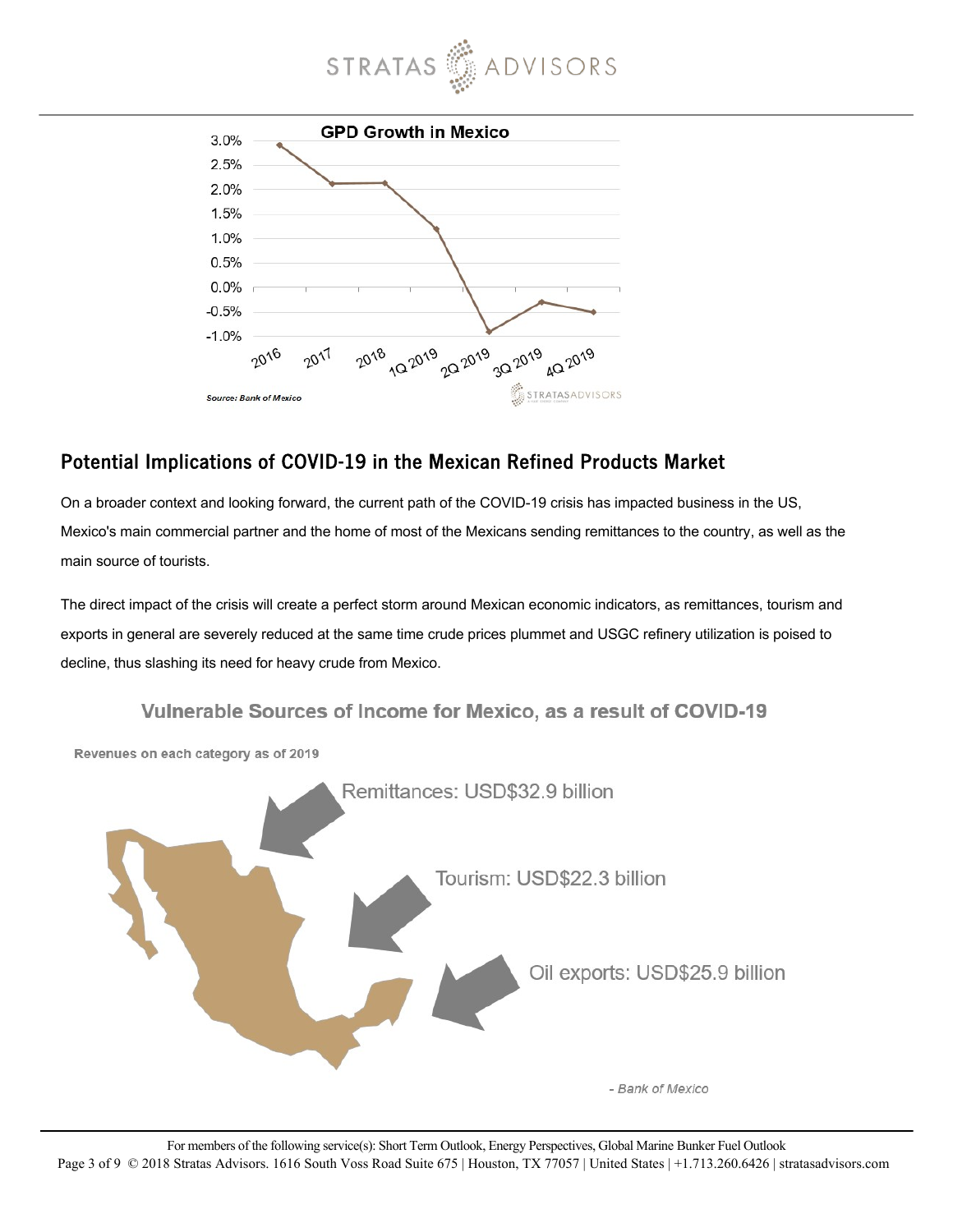# STRATAS **ADVISORS**

This gloomy picture might create political pressure points in AMLO's presidency. And what might be concerning for private energy companies is the way his approach tends to be more on the idealistic, populist side, rather than on the strategic or economic one.

As soon as his presidency kicked off, AMLO changed the regulatory environment that in some instances stopped or canceled progress made during the 2016-2018 energy reform with regard to competition. There are two key regulatory entities in Mexico, in charge of different aspects of oil markets, are:

- The Energy Regulatory Commission (CRE) is in charge of approving and issuing permits for the fuels supply chain, including LPG, jet fuel, gasoline, diesel, among others. This entity laid the path for allowing private companies to own retail stations in Mexico, complete infrastructure investments such as storage terminals, connections to rail infrastructure, among others.
- The National Hydrocarbons Commission (CNH), is in charge of the administration of upstream assets and reserves. This entity organized the crude exploration and production blocks that attracted world interest over the last four years.

These two entities were meant to be independent, autonomous with regards to their technically oriented decisions, and focused on incentivizing private participation. But not only that, the importance of CRE and CNH was because they helped to reduce Pemex power. The Mexican law created for the energy reform specifically mentioned that CRE and CNH would be "asymmetric" with regards to Pemex, which meant that some regulations for Pemex would be unique and not applicable to private entities, in such a way that Pemex was forced to share assets or prohibited to participate in certain part of the opportunities in order to incentivize private investments.

This was valid until 2018. The current administration replaced the leaders of both CRE and CNH, making sure that the new heads would follow the new policy of giving back to Pemex its dominant position in the energy Industry and hurting the interests of private companies in the process.

For instance, the government has again given Pemex the power to unilaterally and arbitrarily define the wholesale pricing it applies to private companies when selling them products for their gas station networks. This was supposed to be liberalized and Pemex was going to be forced to apply pricing formulas linked to international references and specific components, but Pemex has leeway to sell more expensive product to certain competitors in specific regions so it can kept its market share. This neglects the whole purpose of the energy reform and fails to comply with the expectations of the private industry in the retail supply chain.

During the last 18 months international private companies that designed investment plans for either the upstream or downstream sector have been torn with respect to their reaction, or how to adjust their strategies. Some of them actually seem to continue investments as if the regulatory environment of 2016 was still valid, while others understand the writing on the wall and are changing its tactics.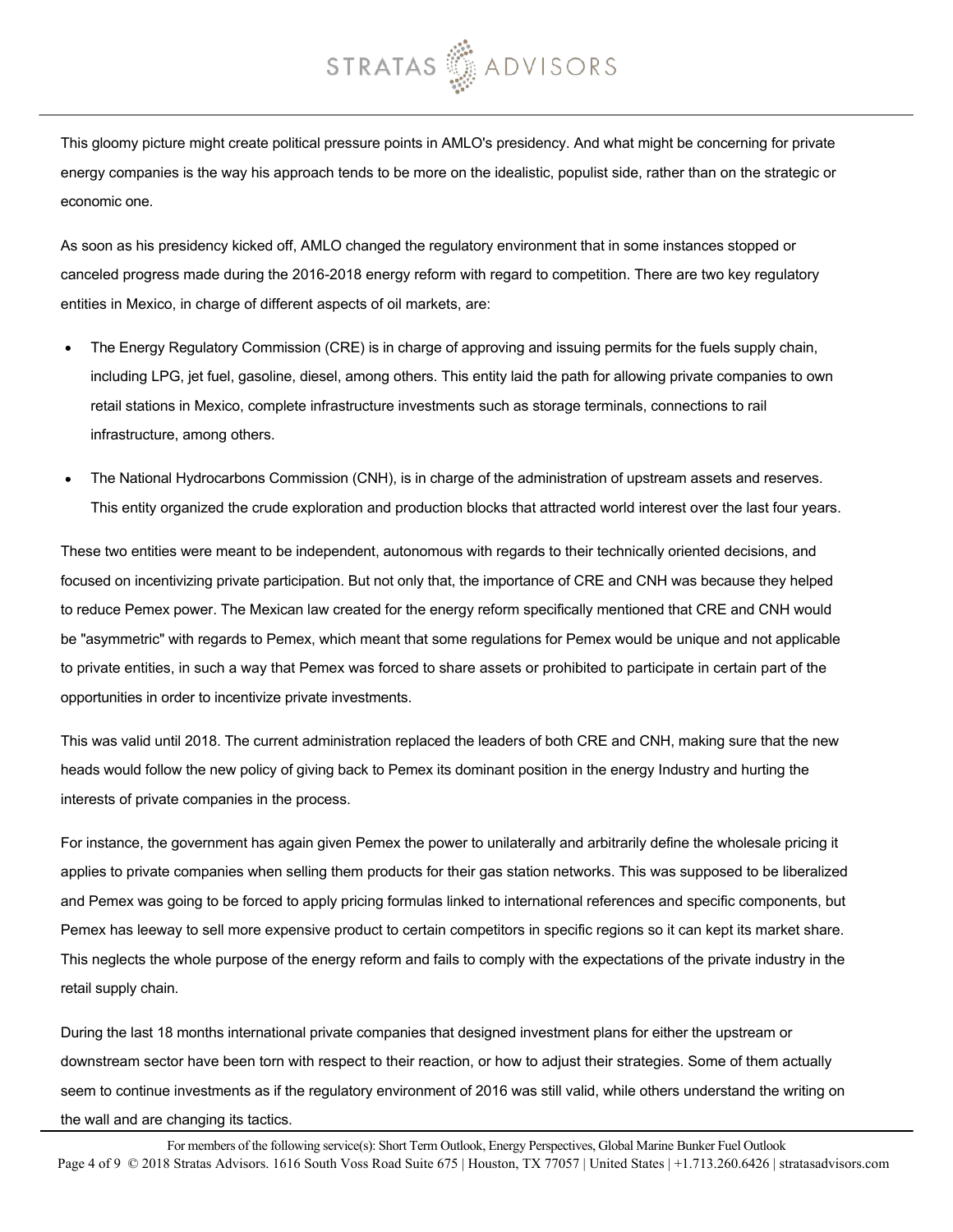# STRATAS & ADVISORS

Another important element to point out is the fact that AMLO's approach to private investment has not been friendly in general, which provides a strong glimpse of what could happen under a more challenging economic environment that could threaten his popularity before his voters. As an example, over the last few days he just announced the unilateral cancellation of one of the biggest private investments in the beer sector in order to please a leftist approach to this investment. The beer exports plant was a \$1 billion dollar project and was already halfway under construction. The bottom line is that Mexico's presidency has consistently given preference to idealistic rhetoric messages rather than economic ones.

Over the past few months AMLO's administration has sent several public messages blaming the private industry for gasoline prices, supply bottlenecks or other market conditions that are related to Pemex or global events and not to private companies operating in Mexico. In other words, when it fits politically, he has demonstrated that the private energy companies can serve as escape goats and be blamed for certain situations where they had no participation.

The recent cancellation of the beer plant might scare away additional private investments of all sectors in Mexico, and it might exacerbate the current outlook for an economy that will see domestic taxation revenue fall severely, on top of lower international revenues coming from remittances, tourism and oil exports.

We observe a decline in Mexico's GDP of -5.7% during 2020, with GDP growth of 5.1% in 2021 and 1.5% in 2022.

#### Economic Driver



For members of the following service(s): Short Term Outlook, Energy Perspectives, Global Marine Bunker Fuel Outlook Page 5 of 9 © 2018 Stratas Advisors. 1616 South Voss Road Suite 675 | Houston, TX 77057 | United States | +1.713.260.6426 | stratasadvisors.com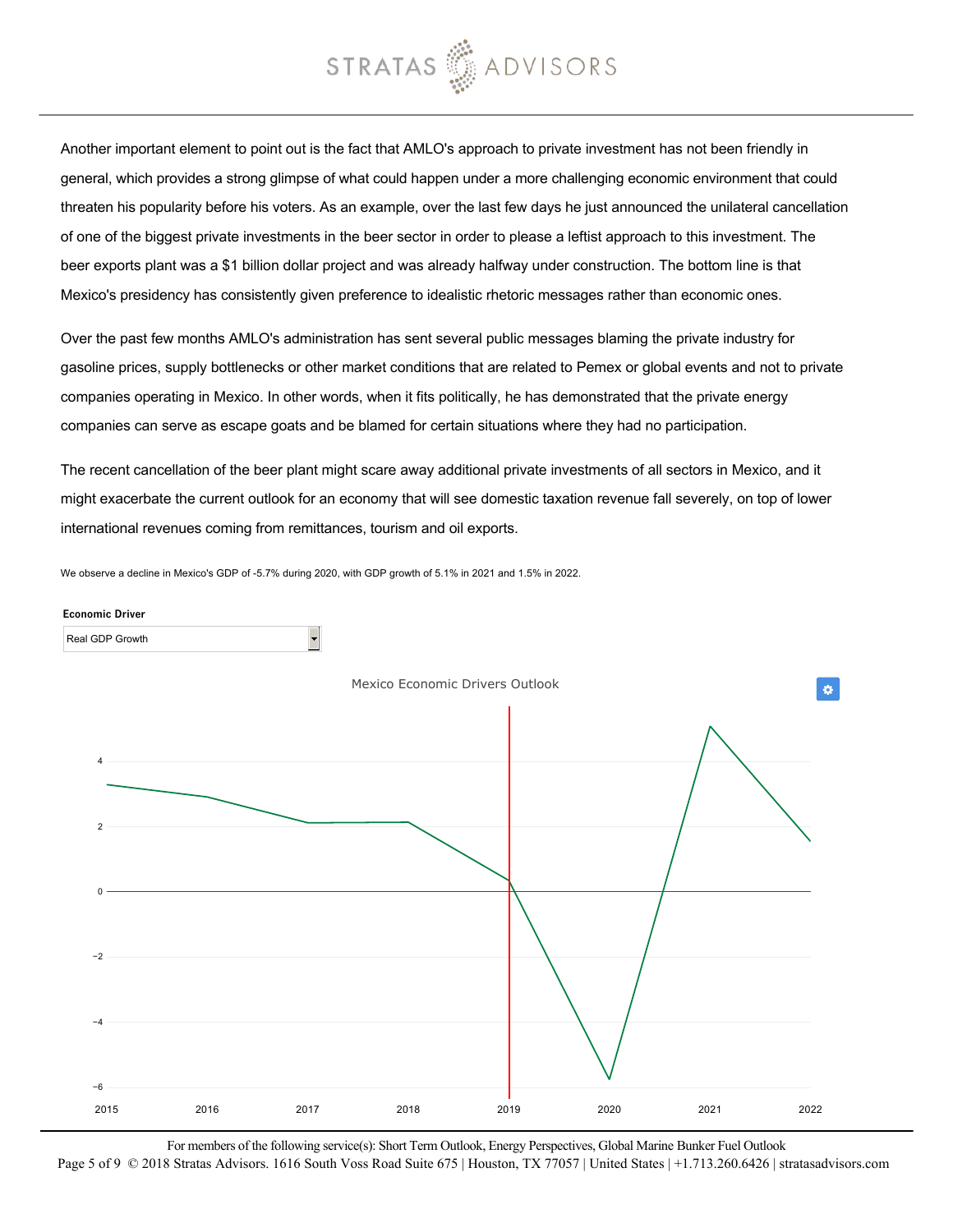



[Edit View](https://stratas.shooju.com/#views/uueyovkobzestubqrnuj/edit)

Under this context, and given the

potential economic evolution of Mexico, we flesh out the implications for Mexico's product demand below.

#### All Sectors





#### [Edit View](https://stratas.shooju.com/#views/appcnrxshlvngkbjcits/edit)

## What this means for the

## refining industry and specifically the US

Any decline in Mexican refined product demand and imports will impact USGC refiners by forcing them to reduce utilization rates or by seeking alternative markets in Latin America or beyond. But the overall decline of fuels demand will limit exports to other market in Latin America.

Companies exporting gasoline or diesel to Mexico on a regular basis will potentially need to reduce utilization rates. Such companies are Shell, ExxonMobil, Citgo, Valero, Marathon and Chevron.

Companies that have completed investment to participate in Mexico's retail sector and its supply chain will find a challenging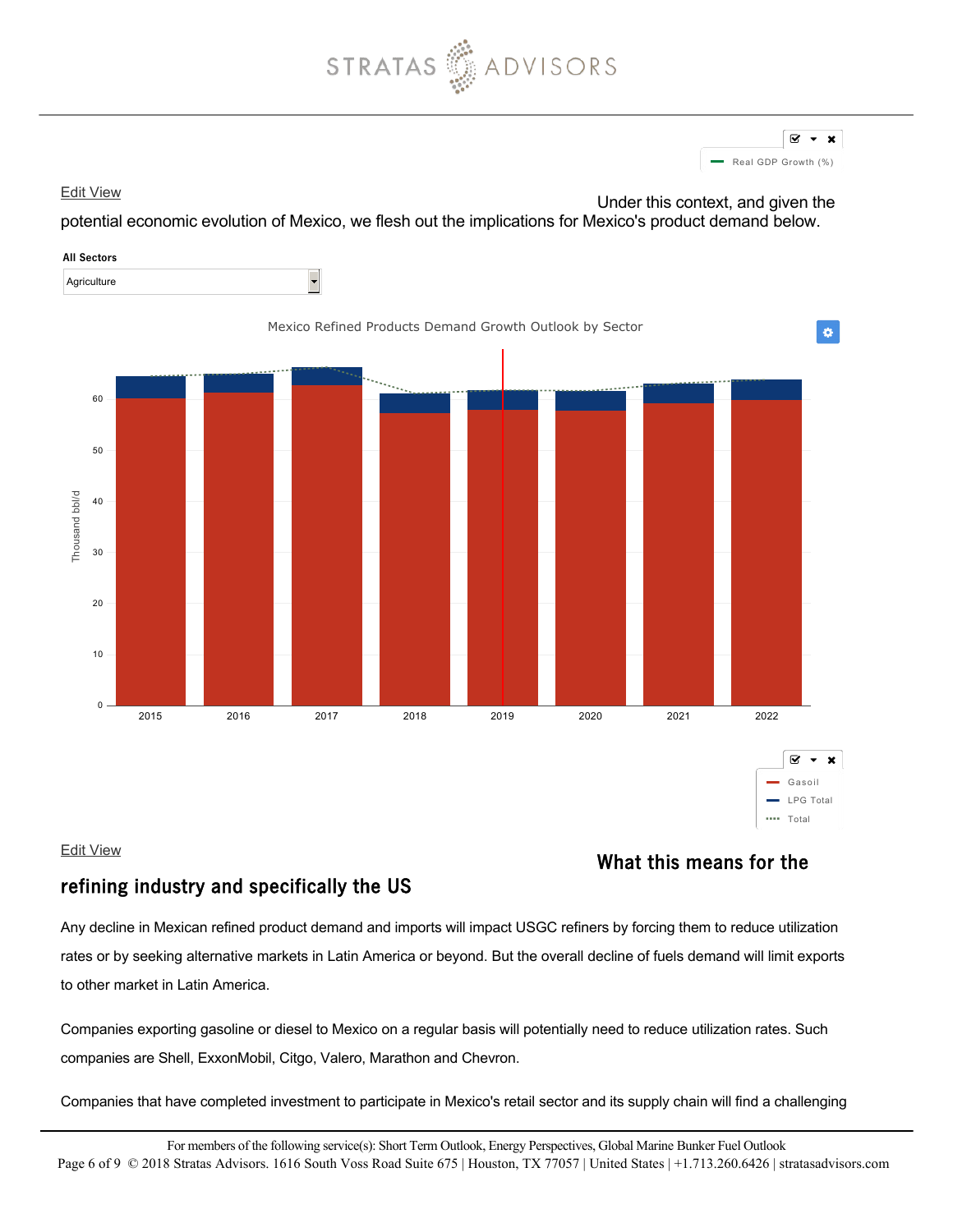

business and competitive environment for the next two years: BP, ExxonMobil, Shell, Valero, Total, Repsol, Cepsa (Red

Energy), Kansas City rail, COSTCO, Wallmart, Marathon, Glencore, Trafigura, among others.



Some potential implications:

- A negative path of the Mexican economy in the range of a 2%-7% decline in GDP will mean less discretionary spending, less industrial production and trade, less employment, and less infrastructure investments and less transportation. Lower taxation revenues due to lower economic transactions will put additional pressure on the federal government, which so far has not shown signs of a potential cancellation of any of the three large and costly projects they want to complete (new refinery, high speed train, new airport).
- If needed due to political reasons, the Mexican government could resort to implementing price controls back to the retail sector as a way to respond to price variations and social despair under a gloomy economic outlook. This would damage margins for private companies.
- This environment all in all might combine with a populist approach when handling crises, which could create an environment where specific assets could be nationalized from private companies owning storage, transportation or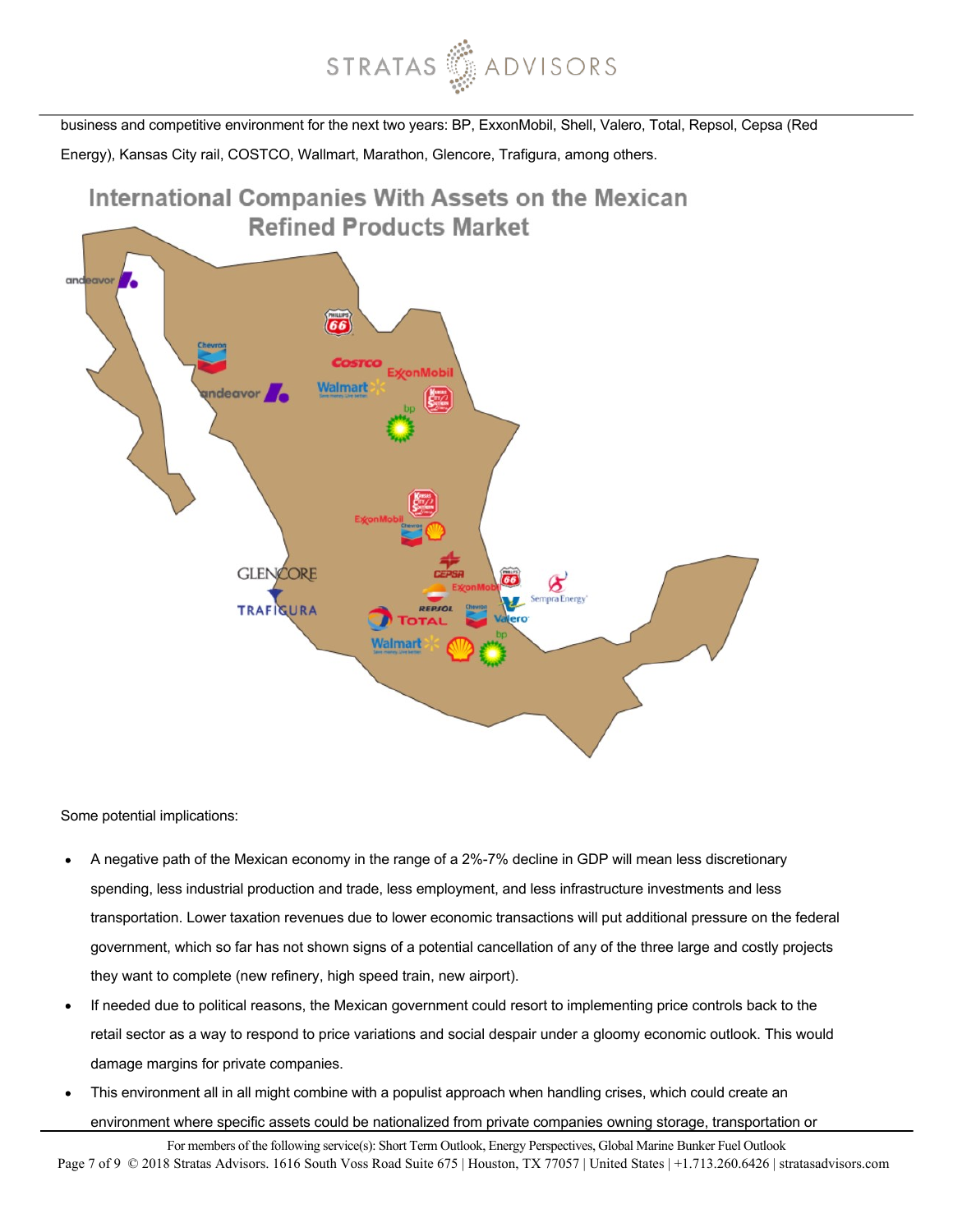

even retail space. The rationale is simple, and we have seen it applied in the recent past. If the administration cannot control the economy or other factors, it responds with a decision on something that can be controlled in order to send a message of leadership,independent of the economic implications.

International companies owning fuel terminals, logistics, ports or transportation assets are at risk due to the potential political response to the upcoming economic crisis.

## Exploring Mitigation Strategies: Conclusions

Given the potential outcome of the Mexican business environment and approach of the current administration to private companies it will be important for International participants to review their commercial strategies in Mexico to make sure it will be ready for potential outcomes in this market.

### International Companies With Assets on the Mexican Refined Products Market

The current refined products supply chain will be impacted due to lower demand, this will impact trade activity, operations and investment decisions on the US side



Some international oil companies are still implementing strategies originally planned for a more friendly environment in Mexico. It might be necessary to adjust or validate their commercial approach for the near future

## How Stratas Advisors Can Help

Providing forecasts of product flows, prices, and additional fundamental analysis for the Americas, the USGC, and

Mexico as a whole or by region.